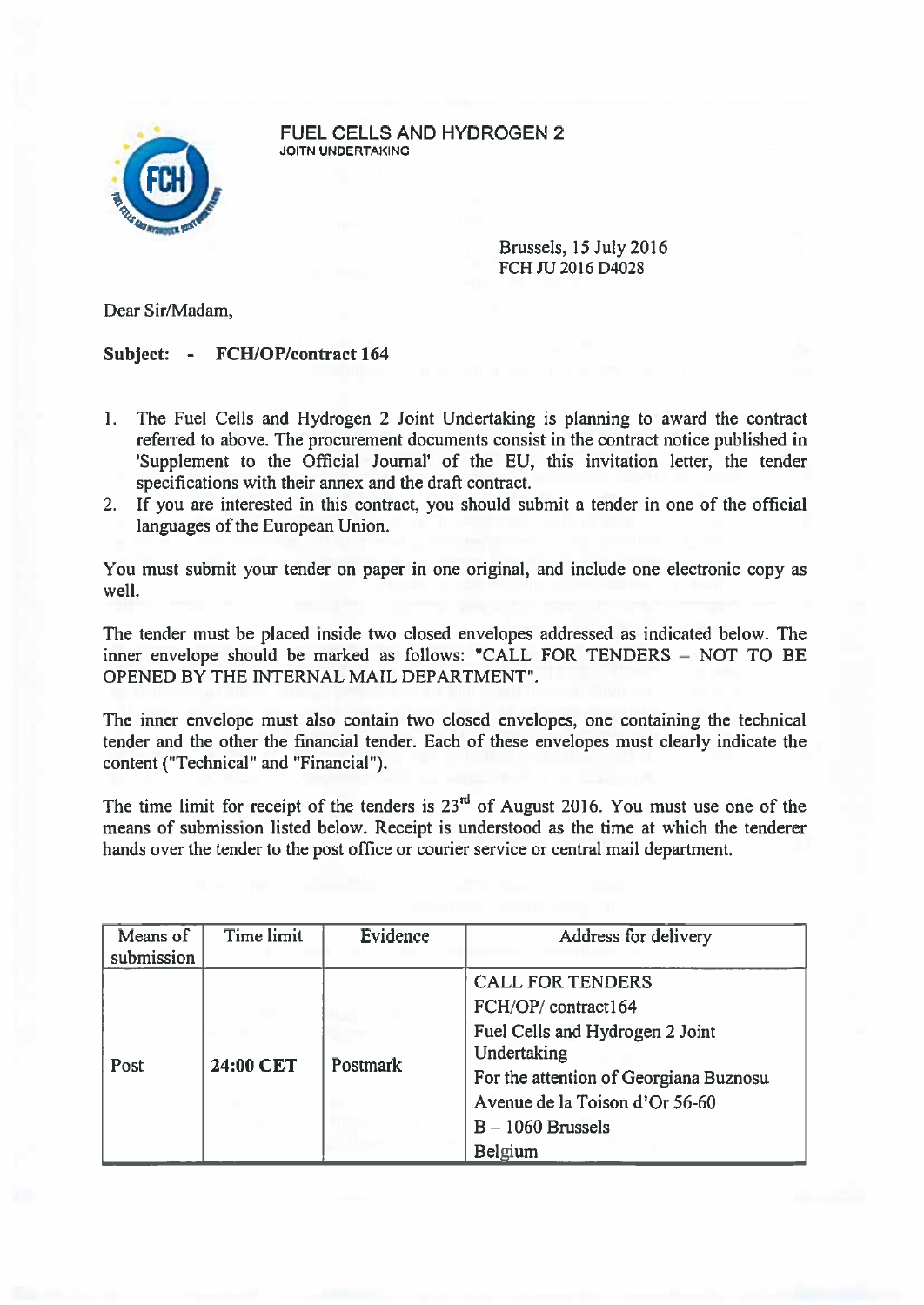| Courier                            | 24:00 CET | Deposit slip of<br>courier service                                                                                  | <b>CALL FOR TENDERS</b><br>FCH/OP/contract164<br>Fuel Cells and Hydrogen 2 Joint                                          |
|------------------------------------|-----------|---------------------------------------------------------------------------------------------------------------------|---------------------------------------------------------------------------------------------------------------------------|
| In<br>person<br>(hand<br>delivery) | 17:00 CET | Proof of receipt,<br>signed and dated<br>by the official in<br>the central mail<br>department who<br>takes delivery | Undertaking<br>For the attention of Georgiana Buznosu<br>Avenue de la Toison d'Or 56-60<br>$B - 1060$ Brussels<br>Belgium |

Mail can be received from 07.30 to 17.30 Monday to Fridays. The service is closed on Saturdays, Sundays and official holidays of the contracting authority.

- 3. Tenders must be:
	- perfectly legible so that there can be no doubt as to words and figures;
	- signed by an authorised representative of the tenderer
- 4. The period of validity of the tender, during which tenderers may not modify the terms of their tenders in any respect, is indicated in Heading IV.3.7 of the contract notice.
- 5. Submission of <sup>a</sup> tender implies acceptance of all the terms and conditions set out in the procuremen<sup>t</sup> documents and, where appropriate, waiver of the tenderer's own general or specific terms and conditions. The submitted tender is binding on the tenderer to whom the contract is awarded for the duration of the contract.
- 6. All costs incurred for the preparation and submission of tenders are to be borne by the tenderers and will not be reimbursed.
- 7. A maximum of two representatives per tender can attend the opening of tenders as provided in Section IV.3.8 of the contract notice. For organisational and security reasons, the tenderer must provide the full name and ID or passport number of the representatives at least 3 working days in advance to: <u>info.procurement@fch.europa.eu</u> . Failing that, the contracting authority reserves the right to refuse access to its premises.
- 8. Contacts between the contracting authority and candidates or tenderers are prohibited throughout the procedure save in exceptional circumstances and under the following conditions only:

## Before the date of receipt indicated in point 3

Upon request, the contracting authority may provide additional information solely for the purpose of clarifying the procuremen<sup>t</sup> documents.

Any reques<sup>t</sup> for additional information must be made in writing only to info.procurement@fch.europa.eu.

The contracting authority may, on its own initiative, inform interested parties of any error, inaccuracy, omission or any other type of clerical error in the text of the procuremen<sup>t</sup> documents.

Any additional information including that referred to above will be posted on http://www.fch.europa.eu/page/procurements. The website will be updated regularly and it is your responsibility to check for updates and modifications during the submission period.